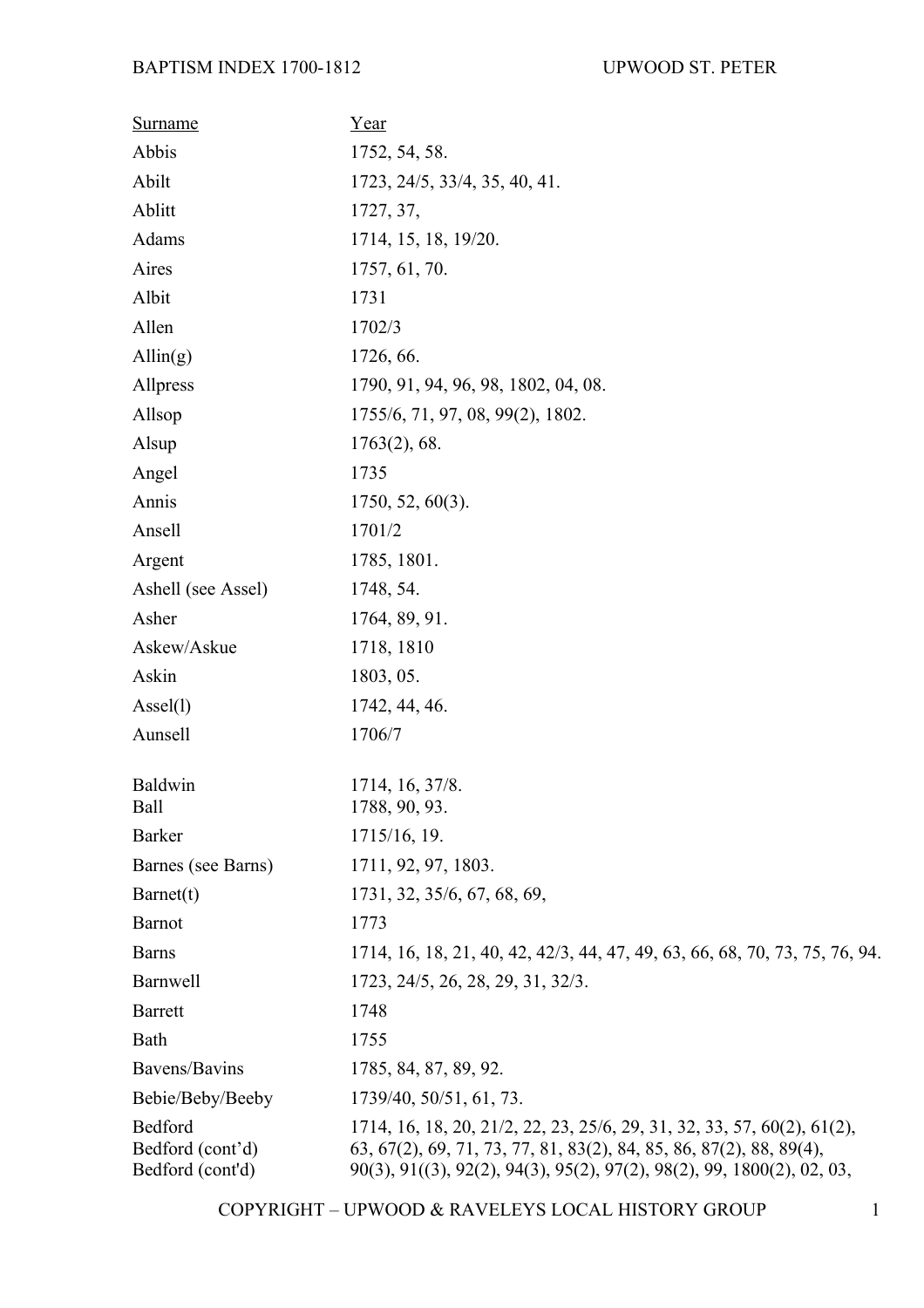| Bedford (cont'd)                                  | 04, 06, 11.                                                                                                     |
|---------------------------------------------------|-----------------------------------------------------------------------------------------------------------------|
| <b>Bedfort</b>                                    | 1764                                                                                                            |
| Beharrill/Beharroll                               | 1767, 76.                                                                                                       |
| <b>Belary</b>                                     | 1731                                                                                                            |
| Bell                                              | 1735, 41, 43/44.                                                                                                |
| Bellamy                                           | 1716, 18, 19/20, 23, 26, 31.                                                                                    |
| Bernard                                           | 1704, 05, 06/7.                                                                                                 |
| Betford/Bedfort                                   | 1750, 54(2), 56, 57, 58, 59(2).                                                                                 |
| <b>Bickerton</b>                                  | 1772                                                                                                            |
| <b>Bidford</b>                                    | 1808                                                                                                            |
| <b>Bishop</b>                                     | 1755                                                                                                            |
| Blimston                                          | 1702/3                                                                                                          |
| <b>Blonders</b>                                   | 1787, 88, 94.                                                                                                   |
| Boharrald                                         | 1765                                                                                                            |
| Botford/Botfort                                   | 1752(2)                                                                                                         |
| Boucher                                           | 1795                                                                                                            |
| Bowling                                           | 1736                                                                                                            |
| <b>Bradshaw</b>                                   | 1795, 97, 1801, 03, 07, 09.                                                                                     |
| <b>Brampton</b>                                   | 1711                                                                                                            |
| Bran(d)sum/som                                    | 1774, 75, 79, 82, 86, 87, 89, 92(2).                                                                            |
| <b>Branson</b>                                    | 1772                                                                                                            |
| <b>Brawcher</b>                                   | 1792                                                                                                            |
| <b>Brawn</b>                                      | 1804                                                                                                            |
| <b>Briars/Briers</b>                              | 1791, 93, 98, 1801.                                                                                             |
| <b>Briggs</b>                                     | 1805, 10.                                                                                                       |
| <b>Bright</b>                                     | 1719                                                                                                            |
| Bright(e)y<br>Brighty (cont'd)<br><b>Broacher</b> | 1767, 78, 80, 82, 86(2), 89, 90, 91(3), 92, 94, 96, 98, 1803, 04,<br>$1806, 08(2)$ .<br>1791, 97, 98, 1801, 05. |
| <b>Brown</b>                                      | 1716, 23, 26.                                                                                                   |
| <b>Bull</b>                                       | 1810, 11.                                                                                                       |
| <b>Burgess</b>                                    | 1715                                                                                                            |
| Burrow(e)s                                        | 1700, 01, 02, 08/9, 11, 18/19, 21, 23/4, 25/6, 26, 27, 29, 30, 31/2(2).                                         |
| <b>Burton</b>                                     | 1764, 67, 70, 74.                                                                                               |
| Burry/Bury                                        | 1719/20, 22, 23, 27, 27/8, 28/9, 55.                                                                            |
| <b>Butler</b>                                     | 1784, 86, 89, 91, 94, 95(2), 98, 1800.                                                                          |
| Campion                                           | 1710/11, 12, 13, 14/5, 16, 19, 20, 21, 23, 24, 25, 26/7, 40, 42, 46.                                            |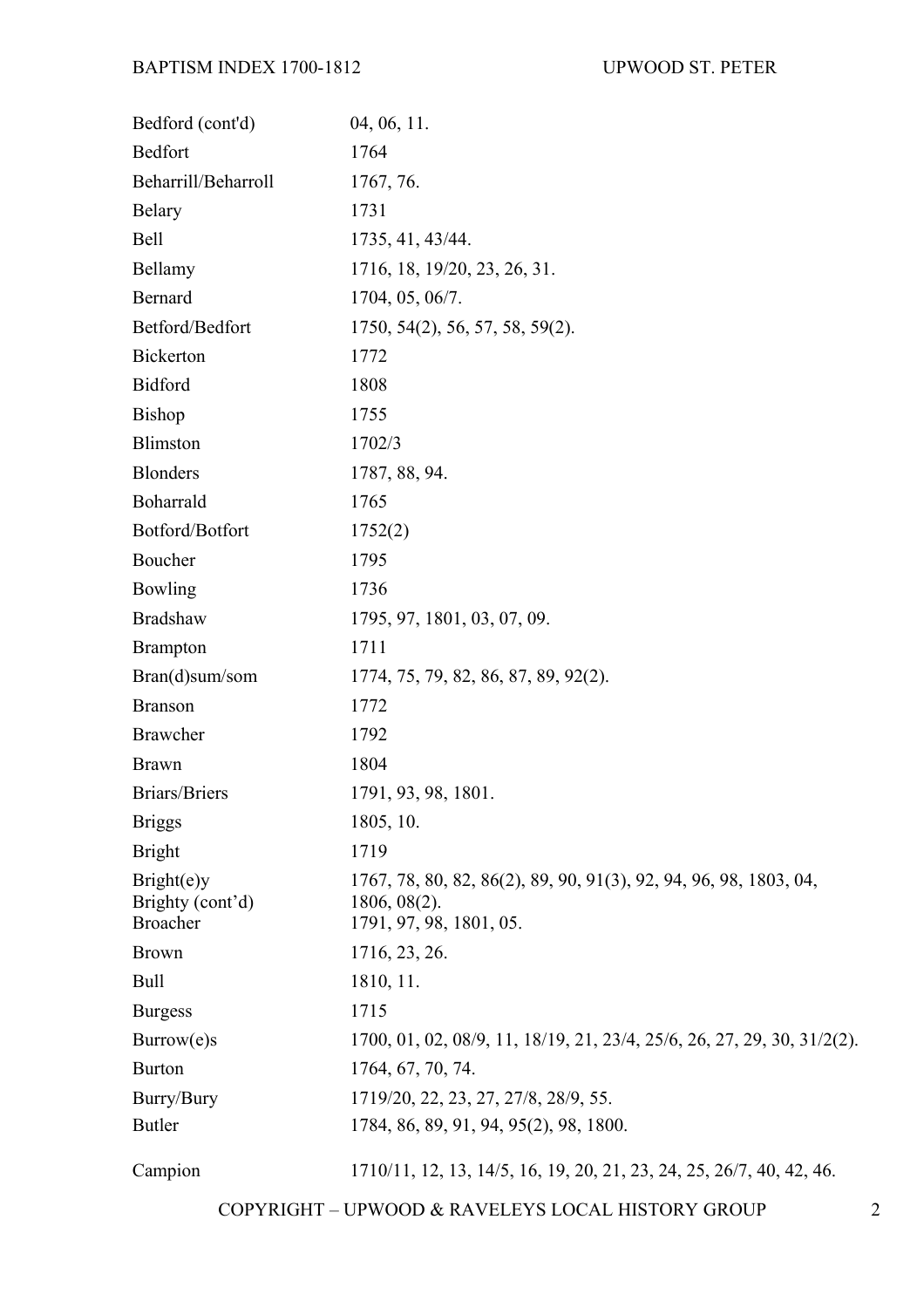| Care                                                           | 1771, 73.                                                                                                                                                                                                                                      |
|----------------------------------------------------------------|------------------------------------------------------------------------------------------------------------------------------------------------------------------------------------------------------------------------------------------------|
| Carer                                                          | 1764                                                                                                                                                                                                                                           |
| $Carin(g)$ ton                                                 | 1769, 72, 74, 78.                                                                                                                                                                                                                              |
| Carlton                                                        | 1805                                                                                                                                                                                                                                           |
| Carr                                                           | 1767, 1801.                                                                                                                                                                                                                                    |
| Carrington                                                     | 1701/2, 03, 05/6, 08, 11/2, 14, 32, 37, 38, 40, 41/2, 44, 82.                                                                                                                                                                                  |
| Carter<br>Carter (cont'd)<br>Catlin                            | 1735, 44, 48, 53/4, 73, 77, 79, 81, 86, 87, 88, 89, 93, 95, 97, 99(2),<br>1803.<br>1720, 21/2, 23/4, 25, 25/6, 28/9, 30/1, 33, 34.                                                                                                             |
| Catling                                                        | 1741                                                                                                                                                                                                                                           |
| Catlyn                                                         | 1700/1, 01, 03/4, 07, 11/2.                                                                                                                                                                                                                    |
| Caudle                                                         | 1786                                                                                                                                                                                                                                           |
| Chandler/Chaunder<br>Chandler (cont'd)<br>Chaplin              | 1700/1, 02, 03/4, 05/6, 07, 54, 56, 57, 69, 74, 75, 78, 94, 96, 98,<br>1800, 02.<br>1740                                                                                                                                                       |
| Chapman                                                        | 1804, 07, 11.                                                                                                                                                                                                                                  |
| Charter<br>Charter cont'd<br>Chesterton                        | 1712/3, 14(2), 15/6, 16, 17/8, 19/20, 20, 21, 22, 25, 27, 28, 41, 46,<br>1749/50, 51, 52/3, 53/4, 57, 59, 88<br>1716/17                                                                                                                        |
| Christmas                                                      | 1789, 92.                                                                                                                                                                                                                                      |
| Clark<br>Clark (cont'd)<br>Clarke<br>Clarke (cont'd)<br>Cleman | 1701, 16, 19, 57, 64, 67(2), 68, 69(2), 70, 71(3), 72, 73(2), 74, 75(2)<br>1776, 78(3), 80, 85, 88, 94, 97, 98, 99(3), 1800, 01(2), 03, 07<br>1723, 25, 26, 27, 28/9, 31(2), 32, 41, 57, 59, 62, 81, 83, 1804(2),<br>$06(3)$ , 10, 12.<br>1769 |
| Clem(m)ents                                                    | 1792(2), 94, 96, 98, 1802, 04, 07, 09, 11.                                                                                                                                                                                                     |
| Cockeril                                                       | 1782                                                                                                                                                                                                                                           |
| Coles                                                          | 1750, 52.                                                                                                                                                                                                                                      |
| Colls                                                          | 1788, 92, 93, 96.                                                                                                                                                                                                                              |
| Cook                                                           | 1777, 97, 98, 1800.                                                                                                                                                                                                                            |
| Cooper                                                         | 1736/7, 38, 44, 84, 87, 88.                                                                                                                                                                                                                    |
| Cootes                                                         | 1807                                                                                                                                                                                                                                           |
| Cope                                                           | 1742/3, 45.                                                                                                                                                                                                                                    |
| Corbett/Corbit                                                 | 1734, 39, 41, 45, 48.                                                                                                                                                                                                                          |
| Cordel(1)/Cordle                                               | 1787, 88, 90, 91, 92, 95, 96, 99, 1801, 04, 05, 12.                                                                                                                                                                                            |
| Cornwel(1)                                                     | 1700, 02, 05/6, 08, 10/1, 13.                                                                                                                                                                                                                  |
| Covett                                                         | 1728                                                                                                                                                                                                                                           |
| Cowling                                                        | 1805(2), 07.                                                                                                                                                                                                                                   |
| Cowper                                                         | 1741, 42.                                                                                                                                                                                                                                      |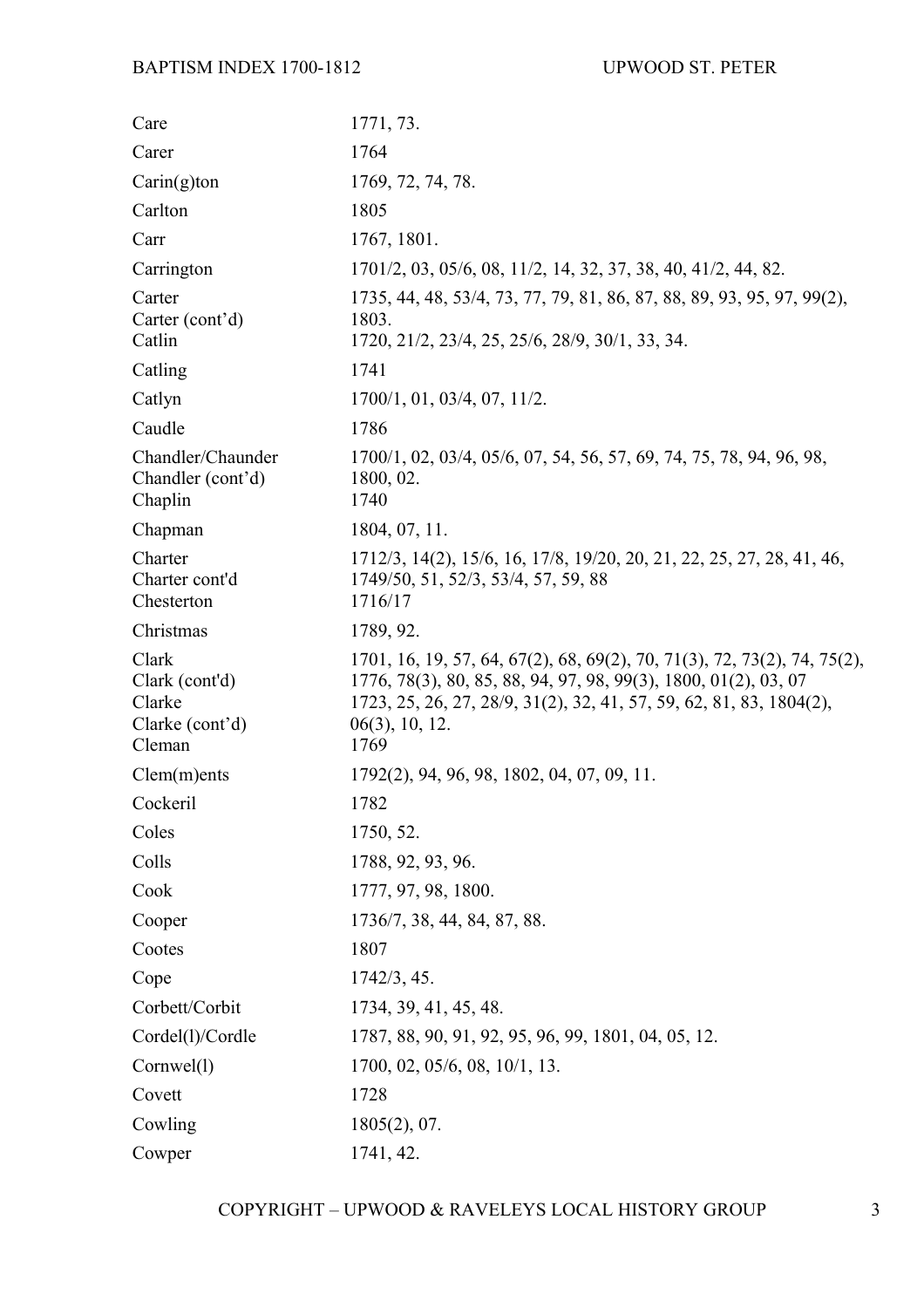| Crain (see Crane)      | 1798, 99, 1801,                                                  |
|------------------------|------------------------------------------------------------------|
| Cramfield/Cranfield    | 1737, 39/40, 41, 44, 49.                                         |
| Crane                  | 1804, 06, 07, 11.                                                |
| Crank                  | 1712, 13, 15/6. 18.                                              |
| Cransom                | 1792                                                             |
| Crighty                | 1800                                                             |
| Cross                  | 1809, 11.                                                        |
| Crowder                | 1733/34. 35/6, 46.                                               |
| Cutbert (see Cuthbert) | 1700, 02, 12/3, 14, 16, 17, 18, 19.                              |
| Cuthbert               | 1721, 30/1. 32, 33.                                              |
| Daisy                  | 1722/23                                                          |
| Daniel                 | 1700, 03, 05/6, 06.                                              |
| Davis                  | 1735                                                             |
| Day                    | 1752, 53/4, 55, 57, 60, 61, 66, 81, 83, 85, 88, 90, 91, 1810.    |
| Deanes                 | 1701/2, 02, 04, 06, 07, 07/8, 09.                                |
| Deasy                  | 1717, 18, 20/1, 23/4, 25, 27, 30, 31, 32, 33/4.                  |
| Dickens                | 1757(6)                                                          |
| Diton                  | 1708, 11.                                                        |
| Dixon                  | 1752, 54, 56, 59, 63.                                            |
| Dobbs                  | 1775, 76, 78.                                                    |
| Dockrel                | 1700/1, 04, 05.                                                  |
| Drage                  | 1700, 02, 04, 07(2), 09, 10, 11, 14, 14/5, 18, 35/6, 37, 49, 55. |
| Eastham                | 1717/18                                                          |
| Eate                   | 1738                                                             |
| Eaton                  | 1725/6, 26/7, 59, 62.                                            |
| Edmond(s)              | 1730, 44.                                                        |
| Ellis                  | 1701, 09/10, 11, 12.                                             |
| Elmer                  | 1725/6, 27, 30, 32, 34/35, 37, 39.                               |
| Emery                  | 1760                                                             |
| Event(t)/Event(t)      | 1738, 41, 49, 80, 85, 86, 89.                                    |
| Facon                  | 1746                                                             |
| Fann                   | 1722                                                             |
| Favel                  | 1714, 20.                                                        |
| Feacon/Feaken/Feakon   | 1744(2), 45, 48, 49/50, 51, 55.                                  |
| Featon                 | 1739                                                             |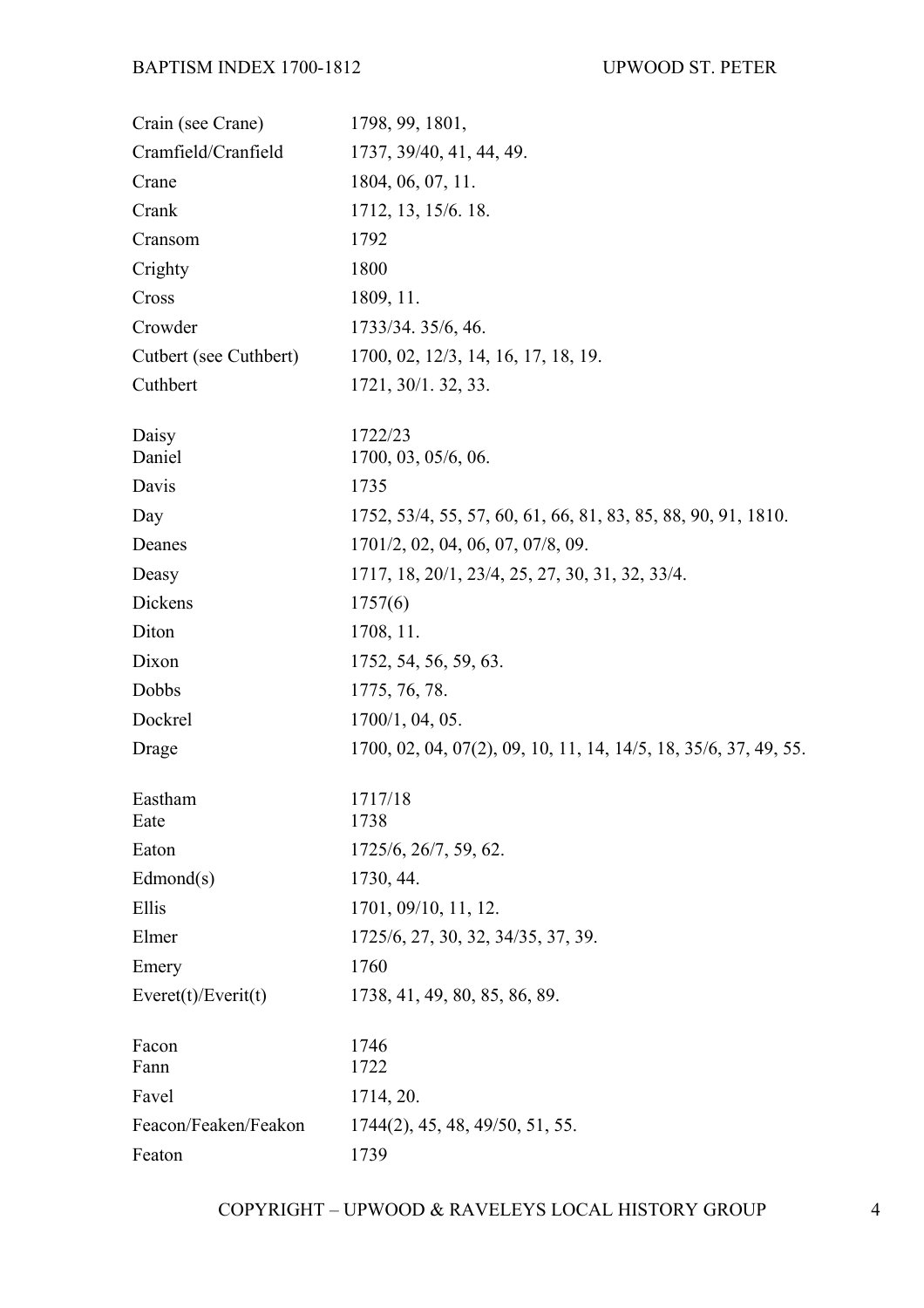| Felon                             | 1783                                                                                                     |
|-----------------------------------|----------------------------------------------------------------------------------------------------------|
| Fenell                            | 1768                                                                                                     |
| Fisher                            | 1731, 33, 43, 45/6, 49, 52.                                                                              |
| Fletcher                          | 1706, 08, 11, 13, 14, 91, 92, 94, 96, 98, 1800.                                                          |
| Flower                            | 1702, 04, 14, 16.                                                                                        |
| Foot                              | 1805, 09.                                                                                                |
| Foreman                           | 1754, 56, 59, 88.                                                                                        |
| Forster                           | 1791, 1804.                                                                                              |
| Foster                            | 1789, 94, 97, 98, 1801.                                                                                  |
| Fountain                          | 1794, 96, 98, 1800(2), 07, 09.                                                                           |
| Fowler                            | 1789                                                                                                     |
| Frier (see Fryer)                 | 1723, 26, 27/8, 30, 31, 38.                                                                              |
| Frost                             | 1811                                                                                                     |
| Frude                             | 1742                                                                                                     |
| Fruid                             | 1746                                                                                                     |
| Fryer                             | 1740, 43.                                                                                                |
| Fuller                            | 1749                                                                                                     |
| Gamons<br>Gavens/Gavins           | 1772<br>1773, 74, 80, 81, 82, 86, 88, 91.                                                                |
| Geabril                           | 1781                                                                                                     |
| Gifford                           | 1740, 41, 42, 43/44, 46, 47, 51, 53, 55.                                                                 |
| Gotobed                           | 1789, 1803.                                                                                              |
| Gowler                            | 1702                                                                                                     |
| Grange                            | 1734, 36, 39, 42/3, 90, 92, 96, 98, 1806.                                                                |
| Green                             | 1715/6, 30, 67, 72, 75, 94, 96, 99, 1801, 02, 03, 06, 09(2).                                             |
| Greenwood                         | 1789, 95, 1803.                                                                                          |
| Gregory                           | 1701                                                                                                     |
| Groom                             | 1710, 11/2, 14, 17, 19.                                                                                  |
| Groom(e)s                         | 1722, 23, 25, 30/1, 70.                                                                                  |
| Guy                               | 1774                                                                                                     |
| Hall<br>Hall (cont'd)<br>Handcock | 1722/3, 54, 54/5, 58, 60, 63, 67, 70, 72, 80, 81, 84, 86, 88, 89, 92,<br>1794, 98, 1800, 07, 10.<br>1800 |
| Handler                           | 1714, 16, 20/1.                                                                                          |
| Hanger                            | 1701/2, 18, 19, 22, 45/6, 54.                                                                            |
| Harrell                           | 1769                                                                                                     |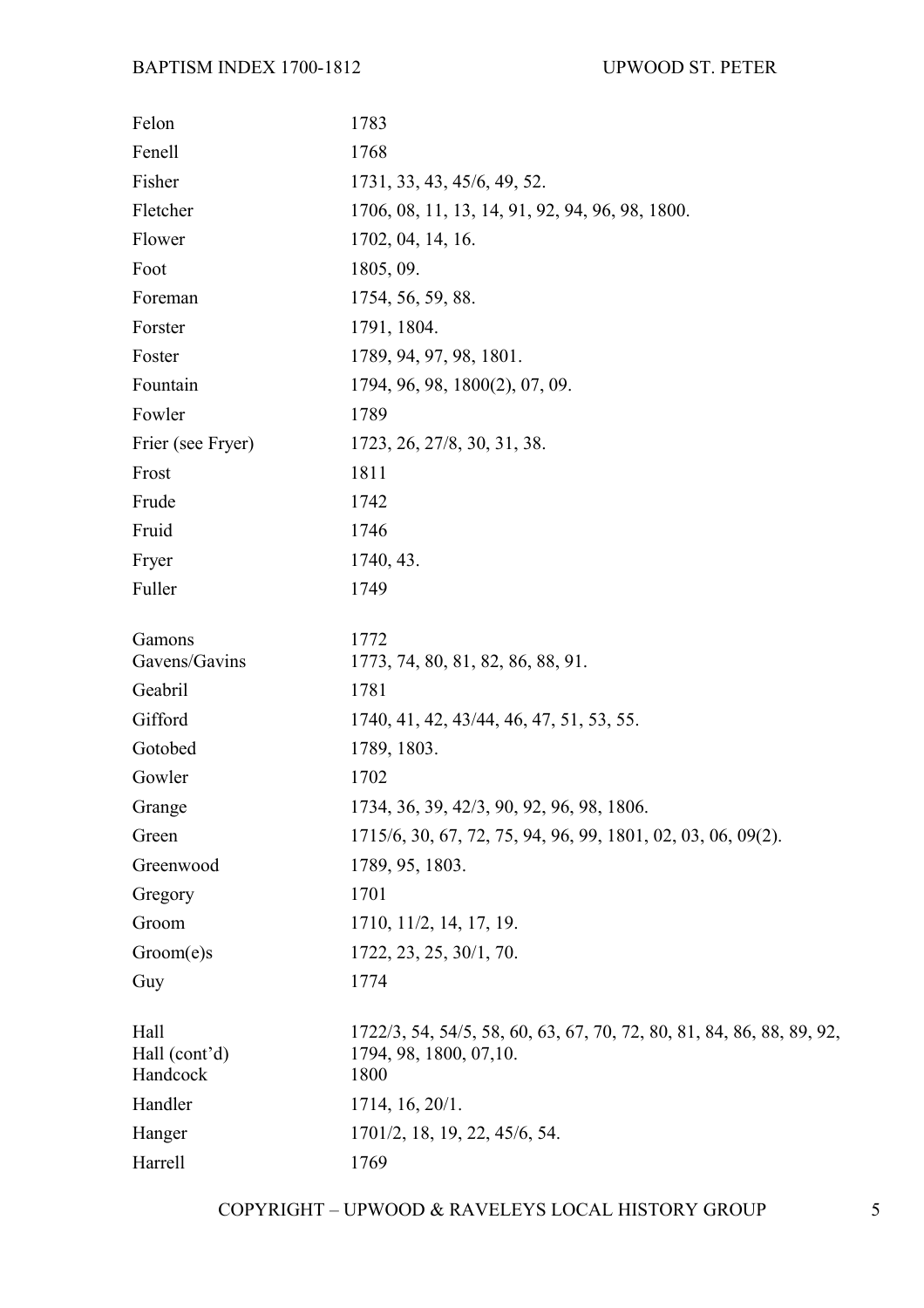| Hawkins                              | 1799, 1806, 07.                                                                                             |
|--------------------------------------|-------------------------------------------------------------------------------------------------------------|
| Henson                               | 1719                                                                                                        |
| Hills                                | 1786, 88, 90, 93, 98, 1802, 05, 07.                                                                         |
| Hobbs                                | 1811, 12.                                                                                                   |
| Holden                               | 1788, 91, 93.                                                                                               |
| Holder                               | 1782, 86, 96, 1804.                                                                                         |
| Holiday (see Holyday)                | 1710/1, 1714/5.                                                                                             |
| Hollis                               | 1737/8, 38, 39, 42, 44, 48.                                                                                 |
| Holyday                              | 1703                                                                                                        |
| Howe                                 | 1801(2)                                                                                                     |
| Huckels                              | 1758, 61, 84.                                                                                               |
| Hull                                 | 1700, 12, 31/2, 41.                                                                                         |
| Hutchcraft                           | 1785, 90, 95, 99, 1801, 03, 04.                                                                             |
| Hutchcroft                           | 1787, 92.                                                                                                   |
| Hutton                               | 1729/30, 31.                                                                                                |
|                                      |                                                                                                             |
| Ibbott                               | 1759                                                                                                        |
| <b>Ilott</b>                         | 1744                                                                                                        |
| Ingleby                              | 1811                                                                                                        |
| Isel(e)y                             | 1803(2), 05, 07, 10.                                                                                        |
| Jacson                               | 1723/24                                                                                                     |
| <b>J</b> nones                       | 1741                                                                                                        |
| Johnson                              | 1750, 55, 57, 65, 68, 72, 79,                                                                               |
| Joice                                | 1794                                                                                                        |
| Jones                                | 1740, 41, 42, 44(2)                                                                                         |
| Jordan                               | 1711, 13, 24.                                                                                               |
| Joyce                                | 1770, 75.                                                                                                   |
| Judd                                 | 1706/7, 09, 1807, 10.                                                                                       |
|                                      |                                                                                                             |
| Kannell<br>Kenall                    | 1798<br>1794, 96                                                                                            |
| Kennall                              | 1800, 03, 05.                                                                                               |
| Kennell                              | 1788, 91.                                                                                                   |
|                                      |                                                                                                             |
| Kil(l)burn(e)                        | 1718/9, 1720/1, 22, 24, 26.                                                                                 |
| King<br>King $(cont2d)$<br>Knight(s) | 1701, 03, 05, 11, 13, 25/6, 58, 61, 63, 67, 70, 79, 83, 86, 89, 1805,<br>1807, 09, 12.<br>1700/1, 03, 04/5. |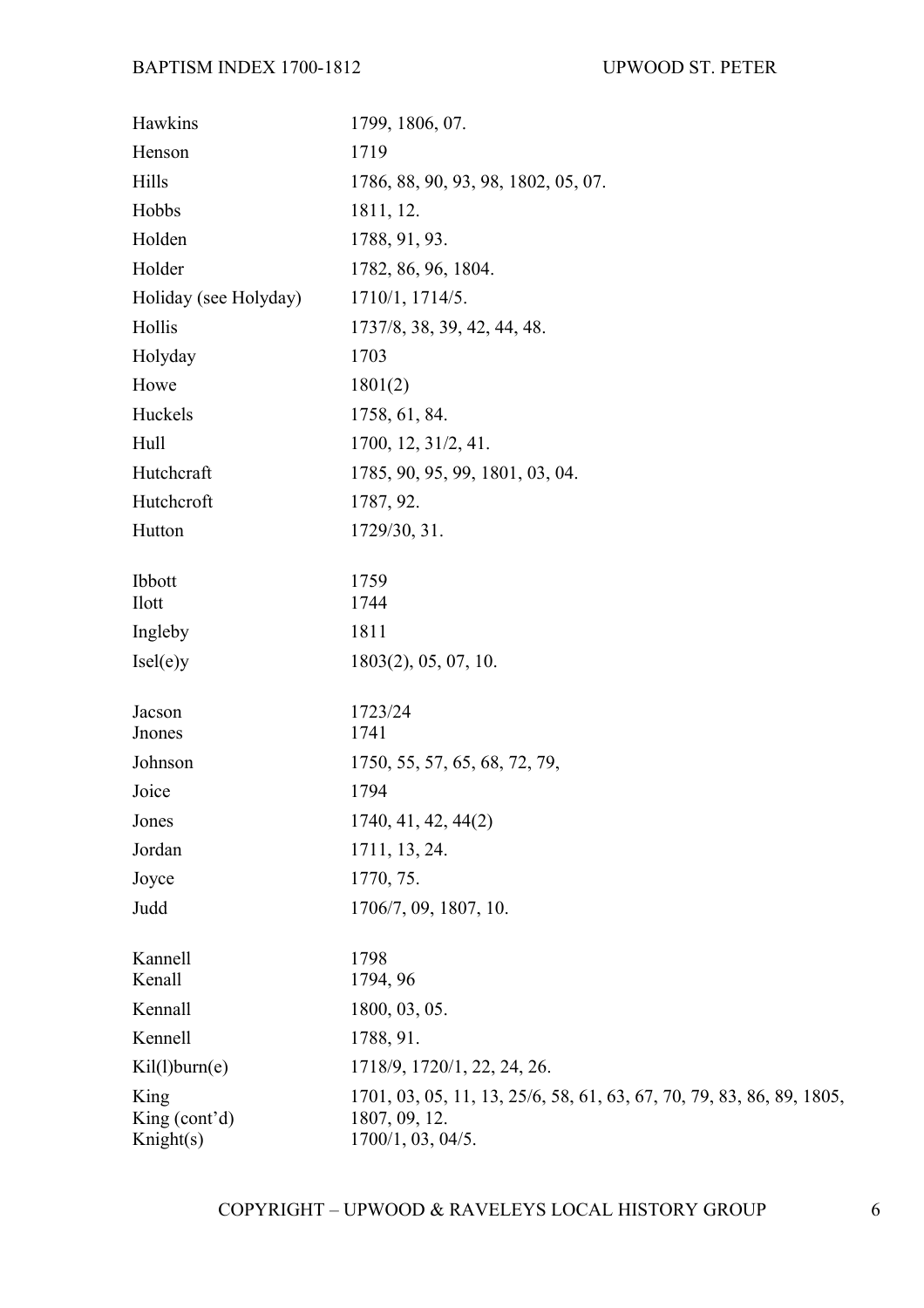| Lambert                                             | 1731/2, 34.                                                                                                                        |
|-----------------------------------------------------|------------------------------------------------------------------------------------------------------------------------------------|
| Lant<br>Lant $(cont2d)$<br>Law                      | 1702, 03/4, 06, 38, 39/40, 42, 44, 50, 52, 65, 69, 71, 93, 95, 97, 99,<br>1802, 05, 07, 10.<br>1783                                |
| Leeding                                             | 1710                                                                                                                               |
| Lenton                                              | 1707, 09, 11, 13, 33, 35, 37, 38/9, 40, 42/3, 45, 49, 50/1.                                                                        |
| Lilly                                               | 1771, 74, 78, 85, 86.                                                                                                              |
| $Lim(m)$ age                                        | 1730/1, 32, 34/5, 36, 37, 39, 41, 54.                                                                                              |
| Linford                                             | 1747                                                                                                                               |
| Lovett                                              | 1726/27                                                                                                                            |
| Lucass                                              | 1753, 54/5.                                                                                                                        |
| Maile<br>Malle                                      | 1796<br>1716, 18.                                                                                                                  |
| Manton                                              | 1704/5, 06, 09, 11, 12, 14, 15/6, 17, 19, 21.                                                                                      |
| Mariot/Marriot(t)<br>Mariot (cont'd)<br>Marshall(1) | 1702, 1710/1, 11, 13, 15, 18/9, 24/5, 26/7, 30(2), 31/2, 52/3, 58, 60,<br>1763, 70.<br>1711/2, 1807.                               |
| Martin<br>Martin (cont'd)<br>Mason                  | 1748, 50, 52, 56, 58, 64(2), 65(2), 68(3), 69, 76, 84, 86, 88(2), 90,<br>1791, 92(2), 94, 98(2), 99, 1800(2), 02, 03.<br>1762, 67. |
| Master(s)                                           | 1701, 04, 05, 09, 11/2, 35, 37, 39.                                                                                                |
| Meadow(e)s                                          | 1706, 1707/8.                                                                                                                      |
| Mee                                                 | 1796, 97, 1801, 03, 05, 09, 11.                                                                                                    |
| Meece                                               | 1718                                                                                                                               |
| Michel                                              | 1732/33                                                                                                                            |
| $Mid(d)$ leton                                      | 1700, 02, 04/5, 05, 15, 16/7, 18, 19/20, 21, 23/4, 30/1, 36, 56.                                                                   |
| Miller                                              | 1708, 12, 15, 44, 46/7, 48, 51, 84, 86, 89, 91, 93, 96.                                                                            |
| Millor                                              | 1757                                                                                                                               |
| Mills                                               | 1755, 77, 79, 82, 83, 1802, 03, 05, 06.                                                                                            |
| Morton                                              | 1773                                                                                                                               |
| Muns                                                | 1753, 54.                                                                                                                          |
| Murden                                              | 1759, 65.                                                                                                                          |
| Mutton                                              | 1722/3, 25/6, 31, 35/6.                                                                                                            |
| Newman<br>Nichols/Nickolls<br>Night                 | 1798<br>1708, 10/11, 12.<br>1806                                                                                                   |
| Nigh(t)ingal/Nitingal(l)                            | 1742, 43/4, 46, 1807.                                                                                                              |
| Nurse                                               | 1738, 44.                                                                                                                          |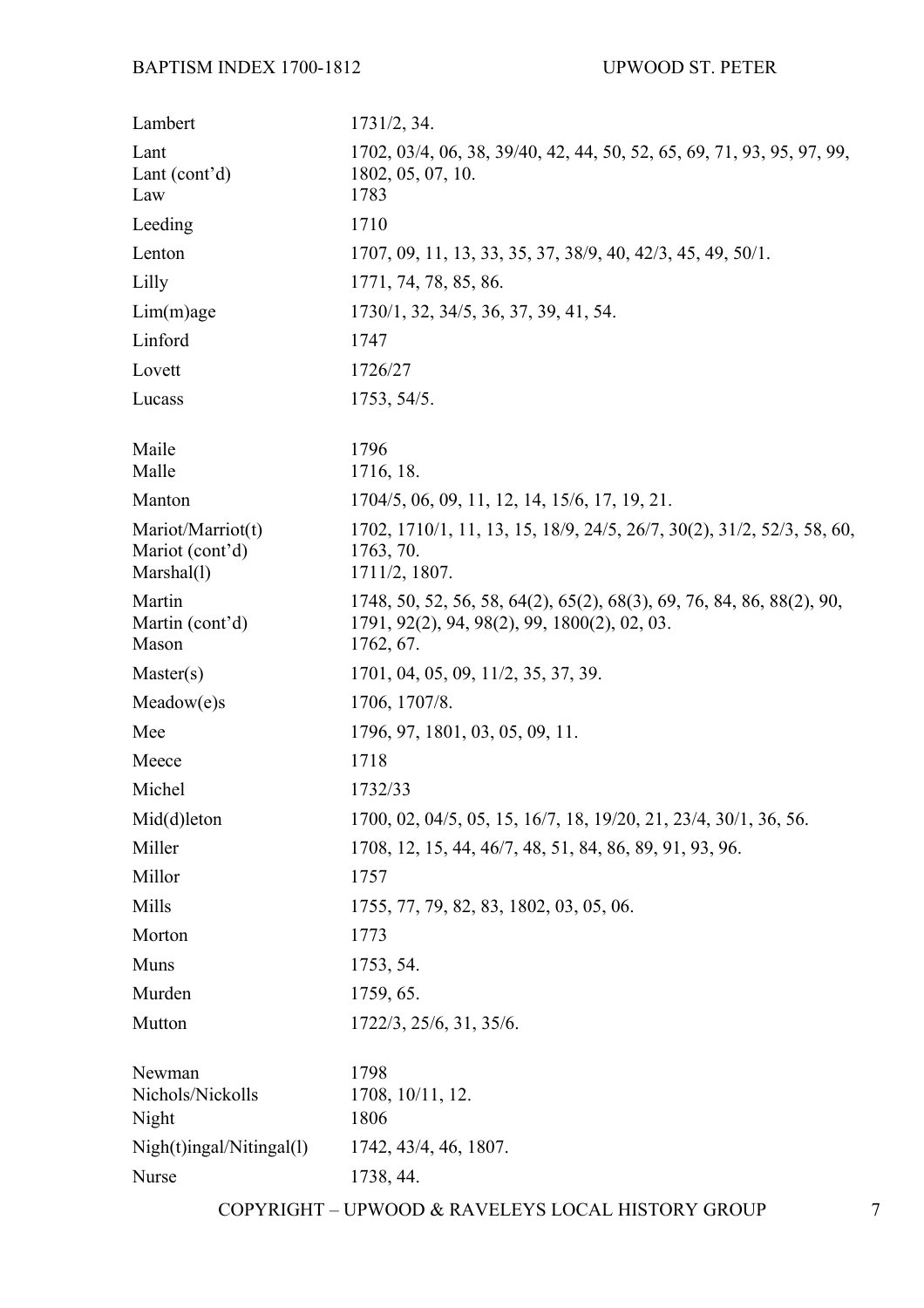| Oat(e)y, Otee, Otey                              | 1750/1, 53, 55/6, 64, 69, 72, 75.                                                                                                                               |
|--------------------------------------------------|-----------------------------------------------------------------------------------------------------------------------------------------------------------------|
| Pack<br>Pall                                     | 1734, 35, 42, 46, 51, 67, 68, 69, 83, 1800, 03, 11.<br>1754/5, 56.                                                                                              |
| Palmer                                           | 1802                                                                                                                                                            |
| Pantlow                                          | 1785                                                                                                                                                            |
| Parkason                                         | 1748                                                                                                                                                            |
| Parker                                           | 1707, 38, 41, 61.                                                                                                                                               |
| Parkes(s)on/inson                                | 1744, 46, 54/5, 71, 73.                                                                                                                                         |
| Pas(s)heler/Passiler                             | 1731, 33, 35.                                                                                                                                                   |
| Pate                                             | 1781                                                                                                                                                            |
| Peeters                                          | 1772                                                                                                                                                            |
| Perry                                            | 1776, 78, 79, 88, 94.                                                                                                                                           |
| Pettit                                           | 1725, 27/8.                                                                                                                                                     |
| Phillips                                         | 1709, 15, 56, 59, 62, 64, 67, 68.                                                                                                                               |
| Pickard/Pickerd<br>Pickard (cont'd)<br>Pool(1)ey | 1700/1, 02/3, 06/7, 09, 12, 14/5, 15, 17, 19, 20, 22, 24, 27/8, 38/9,<br>1741/2, 44.<br>1763, 65, 67(2), 70, 71, 75, 79, 86, 1802, 05(2), 06, 08(2), 09, 10, 11 |
| Potten                                           | 1700/1, 02, 4, 08, 10.                                                                                                                                          |
| Poulter                                          | 1721, 22, 26, 28.                                                                                                                                               |
| Press                                            | 1713, 16, 20, 22, 23/4, 24, 25/6, 27, 28, 30, 33, 35, 36/7, 41 45.                                                                                              |
| Quincey                                          | 1714/5, 1716/7.                                                                                                                                                 |
| Raby<br>Randall                                  | 1720, 25, 30, 31/2, 61, 63, 66, 69, 76, 81.<br>1723, 25, 26/7, 28, 22.                                                                                          |
| Rands                                            | 1767                                                                                                                                                            |
| Ray                                              | 1722/3, 26, 28, 32/3, 34/5, 36, 42/3, 45, 67, 1802, 04, 05, 10.                                                                                                 |
| Redman                                           | 1713, 15, 17, 19.                                                                                                                                               |
| Reynolds                                         | 1779, 81, 83, 86.                                                                                                                                               |
| Richar(d)son                                     | 1702, 37, 40.                                                                                                                                                   |
| Rignaile/Rignall                                 | 1723, 24/5, 45, 63.                                                                                                                                             |
| Roberts                                          | 1804                                                                                                                                                            |
| Roby                                             | 1724                                                                                                                                                            |
| Roe                                              | 1779                                                                                                                                                            |
| Roes/Roos                                        | 1781, 88.                                                                                                                                                       |
| Rogers                                           | 1712/3, 14, 16, 20.                                                                                                                                             |
| $Ron(n)$ alds                                    | 1773, 74, 76.                                                                                                                                                   |
| Rose                                             | 1784, 85(2), 86(2), 87, 90(2), 92, 93, 95, 97(2), 99.                                                                                                           |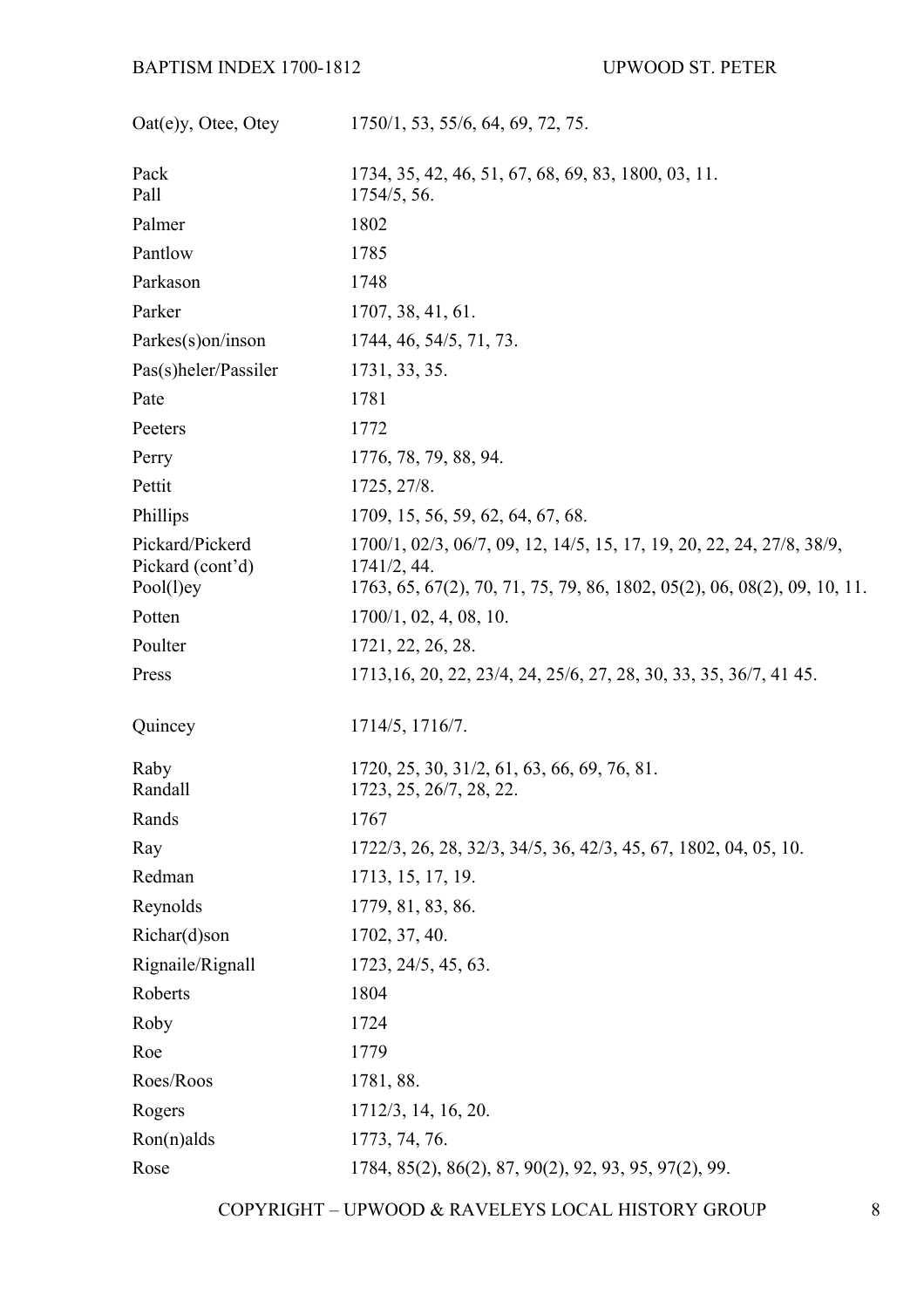| Ross                                               | 1725, 84, 91.                                                                                                                                                                                                                 |
|----------------------------------------------------|-------------------------------------------------------------------------------------------------------------------------------------------------------------------------------------------------------------------------------|
| Ruff                                               | 1700/1, 02, 26/7, 28/9, 30/1, 34.                                                                                                                                                                                             |
|                                                    |                                                                                                                                                                                                                               |
| Saddington<br>Sanders                              | 1788, 90, 92, 97.<br>1729, 31/2, 88.                                                                                                                                                                                          |
| Savage/Savaige                                     | 1760, 63.                                                                                                                                                                                                                     |
| Scot                                               | 1746/7, 49, 58, 1807.                                                                                                                                                                                                         |
| Scott                                              | 1752, 55/6, 60, 64, 1810.                                                                                                                                                                                                     |
| Sea                                                | 1705                                                                                                                                                                                                                          |
| Seaton<br>Seaton (cont'd)<br>Seay                  | 1773, 78, 80, 82, 83, 85(2), 86(2), 88, 89, 90, 95, 1804, 07(2), 09(2),<br>1811.<br>1710, 14.                                                                                                                                 |
| Seward                                             | 1700/1                                                                                                                                                                                                                        |
| Shatbolt                                           | 1700, 02, 04, 28.                                                                                                                                                                                                             |
| Shaw                                               | 1714, 15/6, 17, 18.                                                                                                                                                                                                           |
| Shearman                                           | 1732/33(2)                                                                                                                                                                                                                    |
| Shelton                                            | 1757, 60, 61, 86(2), 1809(2), 12.                                                                                                                                                                                             |
| Shephd/Shepherd                                    | 1770, 72, 74, 77, 82, 84, 1809, 12.                                                                                                                                                                                           |
| Sibely/Sibley                                      | 1700/1, 01/2, 06/7, 18, 21.                                                                                                                                                                                                   |
| Silk(e)                                            | 1700, 02, 05.                                                                                                                                                                                                                 |
| Simpson                                            | 1790, 1800, 04, 06, 09.                                                                                                                                                                                                       |
| Sinclair                                           | 1786, 88, 1807, 10, 12.                                                                                                                                                                                                       |
| Slow                                               | 1782, 83, 85, 87, 89, 91.                                                                                                                                                                                                     |
| Smeadows                                           | 1788, 90, 92, 94, 96, 97(2), 99, 1800.                                                                                                                                                                                        |
| Smetson                                            | 1724                                                                                                                                                                                                                          |
| Smith                                              | 1701, 03, 04/5, 05/6, 06, 06/7, 07/8, 08, 09, 09/10, 10/11, 11, 12, 12/3, 13/4,                                                                                                                                               |
| Smith (cont'd)<br>Smith (cont'd)<br>Smith (cont'd) | 1719, 23(2), 24, 25/6, 29/30, 30/1, 31, 32, 32/3(2), 33(2), 34, 35(2),<br>1735/6, 36, 37/8(2), 38/9, 39, 41, 42, 43, 46(2), 48, 50, 51, 52(2),<br>1755, 57, 59, 63, 65, 67(4), 68, 70(2), 73, 78, 79, 83, 87, 89, 96, 98, 99, |
| Smith (cont'd)                                     | $1802, 05, 07(2), 09(2), 10(2), 11(2), 12.$                                                                                                                                                                                   |
| Smitson                                            | 1726                                                                                                                                                                                                                          |
| Sommors                                            | 1787                                                                                                                                                                                                                          |
| Sparrow                                            | 1706                                                                                                                                                                                                                          |
| Spraggens/Spraggins                                | $1744, 83, 86(2), 89, 91, 93, 1805(2), 07(2), 11(2).$                                                                                                                                                                         |
| $Sprag(g)$ ons                                     | 1775, 80.                                                                                                                                                                                                                     |
| Spragins                                           | 1736, 37, 39, 48, 51.                                                                                                                                                                                                         |
| Stac(e)y                                           | 1781, 83, 87, 90, 93, 96.                                                                                                                                                                                                     |
| Steedy                                             | 1784                                                                                                                                                                                                                          |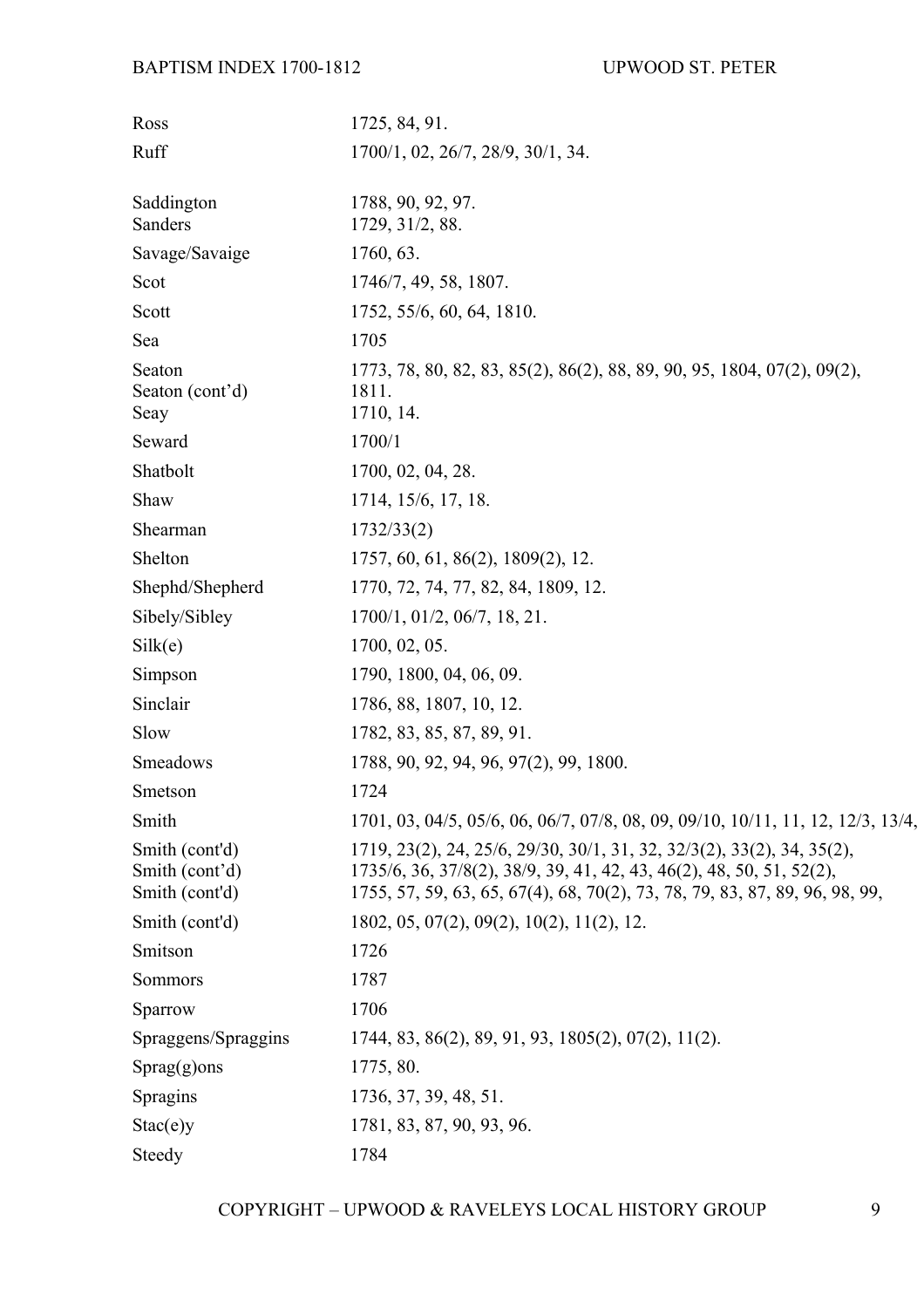| Stimpson                                        | 1799                                                                                     |
|-------------------------------------------------|------------------------------------------------------------------------------------------|
| Stoak(e)l(e)y/Stokely                           | 1706, 07, 09, 13, 29, 69.                                                                |
| Stocker                                         | 1712                                                                                     |
| Story                                           | 1802                                                                                     |
| <b>Summers</b>                                  | 1785, 86.                                                                                |
| Sutton                                          | 1760, 61, 63, 67, 69, 73, 92, 94, 95, 96, 97, 98, 1801, 03, 06.                          |
| Tate                                            | 1779                                                                                     |
| Taylor                                          | 1763, 65.                                                                                |
| Teat/Teate                                      | 1768, 70, 72, 84, 85, 95, 97, 99, 1801 05, 06, 08, 11.                                   |
| Thompson                                        | 1792, 94, 96, 98, 1800, 02, 04, 07, 09(2), 11.                                           |
| Thulborn                                        | 1711, 13/4, 15.                                                                          |
| Thurlborn                                       | 1712/3, 18.                                                                              |
| Tibbalds/Tibballs                               | 1796, 98, 1800.                                                                          |
| Tilley                                          | 1800, 04, 05, 07, 11.                                                                    |
| Townsend                                        | 1746, 74, 79, 1803, 06.                                                                  |
| Tuck                                            | 1752                                                                                     |
| Turner                                          | 1752, 53, 71.                                                                            |
| Tyres/Tires                                     | 1736, 41, 44, 38, 50.                                                                    |
| Upwood                                          | 1779                                                                                     |
| Wadford                                         | 1800                                                                                     |
| Wakefield                                       | 1749, 51, 56.                                                                            |
| Walker                                          | 1786, 88, 90, 1800.                                                                      |
| Ward                                            | 1782, 86(2).                                                                             |
| Warinton/Warrin(g)ton                           | 1755, 56, 58, 59, 83, 84, 87, 89, 92, 97, 99.                                            |
| Warmer                                          | 1743                                                                                     |
| Warner                                          | 1701, 03, 04.                                                                            |
| Warwick                                         | 1719, 25, 31.                                                                            |
| Wat(t)ford/Watford<br>Watford (cont'd)<br>Welby | 1774, 78, 83(2), 84, 86 87, 89(2), 92, 93, 95, 97, 1804, 05, 06, 09(2),<br>1811.<br>1779 |
| West                                            | 1756, 57, 60, 1801.                                                                      |
| Wheatley                                        | 1809                                                                                     |
| Whitecake                                       | 1725/6, 27.                                                                              |
| Whitehead/hed                                   | 1704, 07, 10, 58, 60, 62, 63, 67, 79.                                                    |
| Whitellsey                                      | 1755                                                                                     |
| Whitlesea                                       | 1721, 26/7, 30.                                                                          |